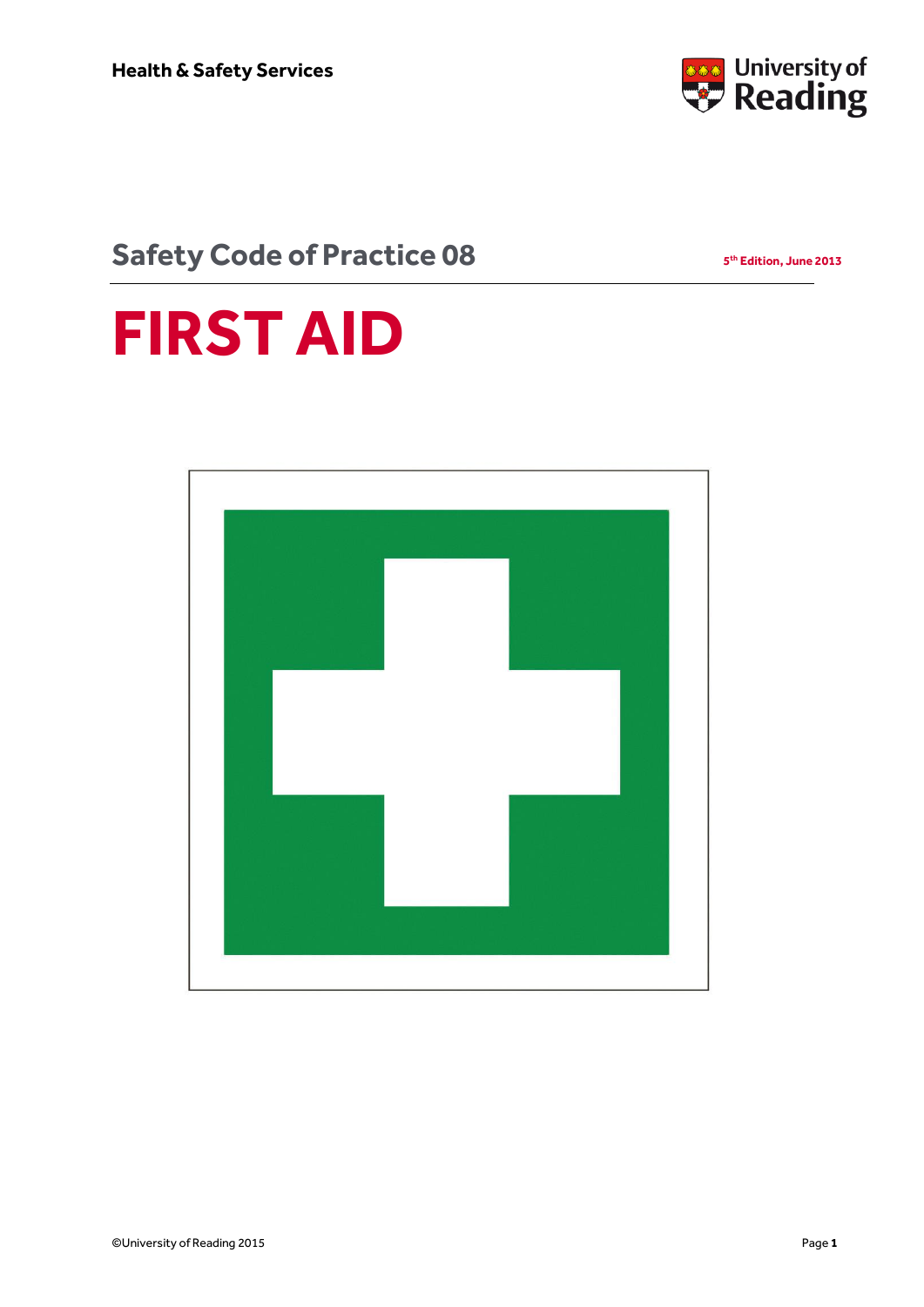#### **In an emergency**

#### **To call an ambulance:**

#### **Dial 999 (from an internal phone, add the prefix 0 or 9 to obtain an external line)**

**Ask for the ambulance service. Be prepared to give details of:** 

- **the nature of the accident/injury**
- **the condition of the casualty**
- **your exact location (including building name, floor, room number etc.)**

#### **THEN:**

- **Phone University Security on 0118 378 6300 (or x2000 if at Greenlands campus) to alert them to the fact that an ambulance has been called. Ask them to direct the ambulance to your location.**
- **Be prepared to send other helpers to direct Security and ambulance personnel to your location.**
- **Provide reassurance and assistance (within the limits of your training and competence) to the casualty until the emergency services arrive.**

**For less serious emergencies the name and contact details for local first aiders are listed in all buildings. University Security personnel can provide first aid assistance in the absence of a local first aider.**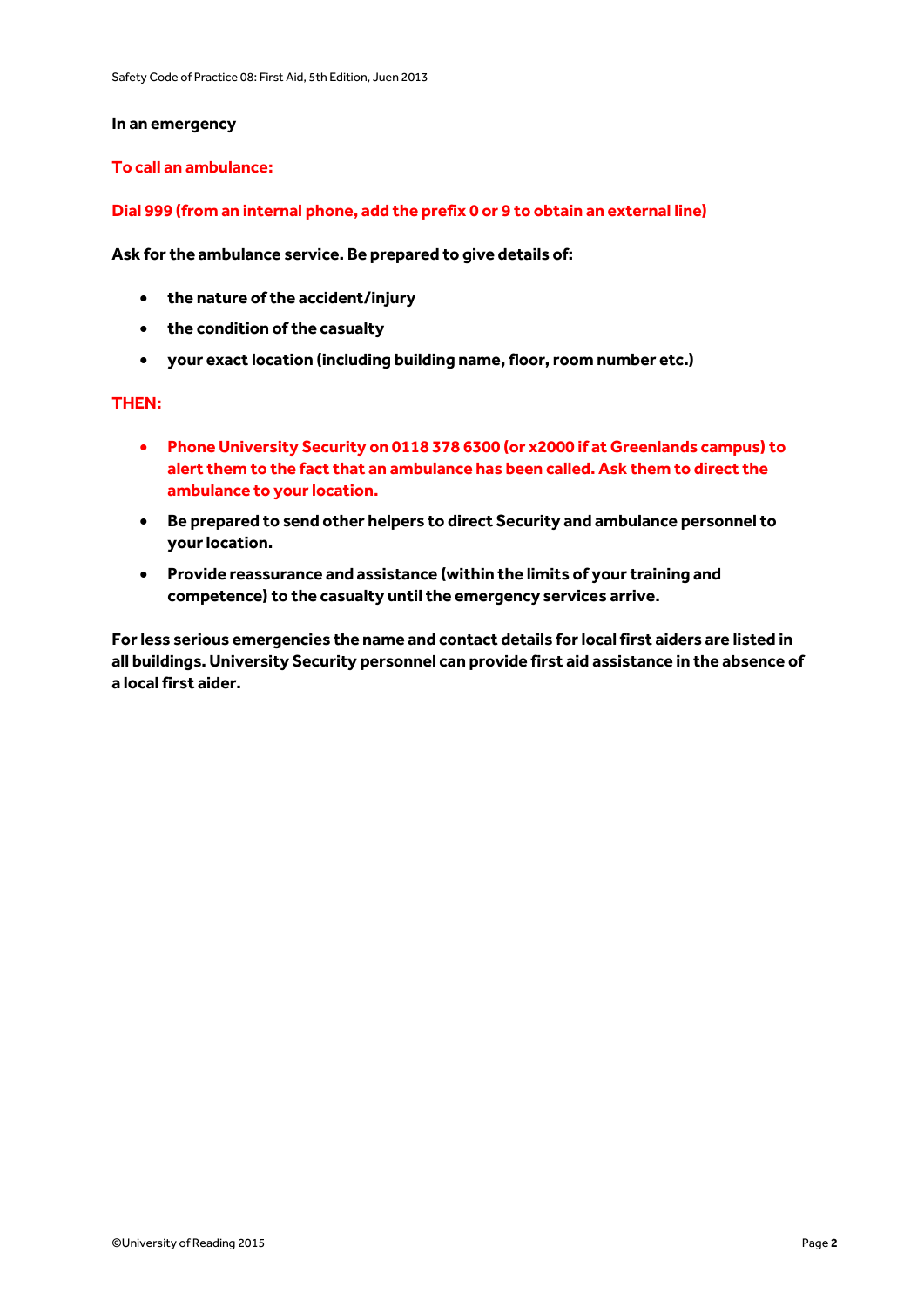#### **Contents**

| 1              |                               |    |
|----------------|-------------------------------|----|
| 2              |                               |    |
| $\overline{3}$ |                               |    |
| 3.1            |                               |    |
| 3.2            |                               |    |
| 3.3            |                               |    |
| 3.4            |                               |    |
| 3.5            |                               |    |
| 3.6            |                               |    |
| 3.7            | $Contractors \hspace{10mm} 8$ |    |
| 4              |                               |    |
| 5              |                               |    |
| 5.1            |                               |    |
| 5.2            |                               |    |
| 5.3            |                               |    |
| 5.4            |                               |    |
| 5.5            |                               |    |
| 5.6            |                               |    |
| 5.7            |                               |    |
| 5.8            |                               |    |
| 6              |                               |    |
| 6.1            |                               |    |
| 6.2            | First aid signs and notices   | 11 |
| 6.3            |                               |    |
| 6.4            |                               |    |
| 6.5            |                               |    |
| 6.6            |                               |    |
| 7              |                               |    |
| 7.1            |                               |    |
| 7.2            |                               |    |
| 8              |                               |    |
|                |                               |    |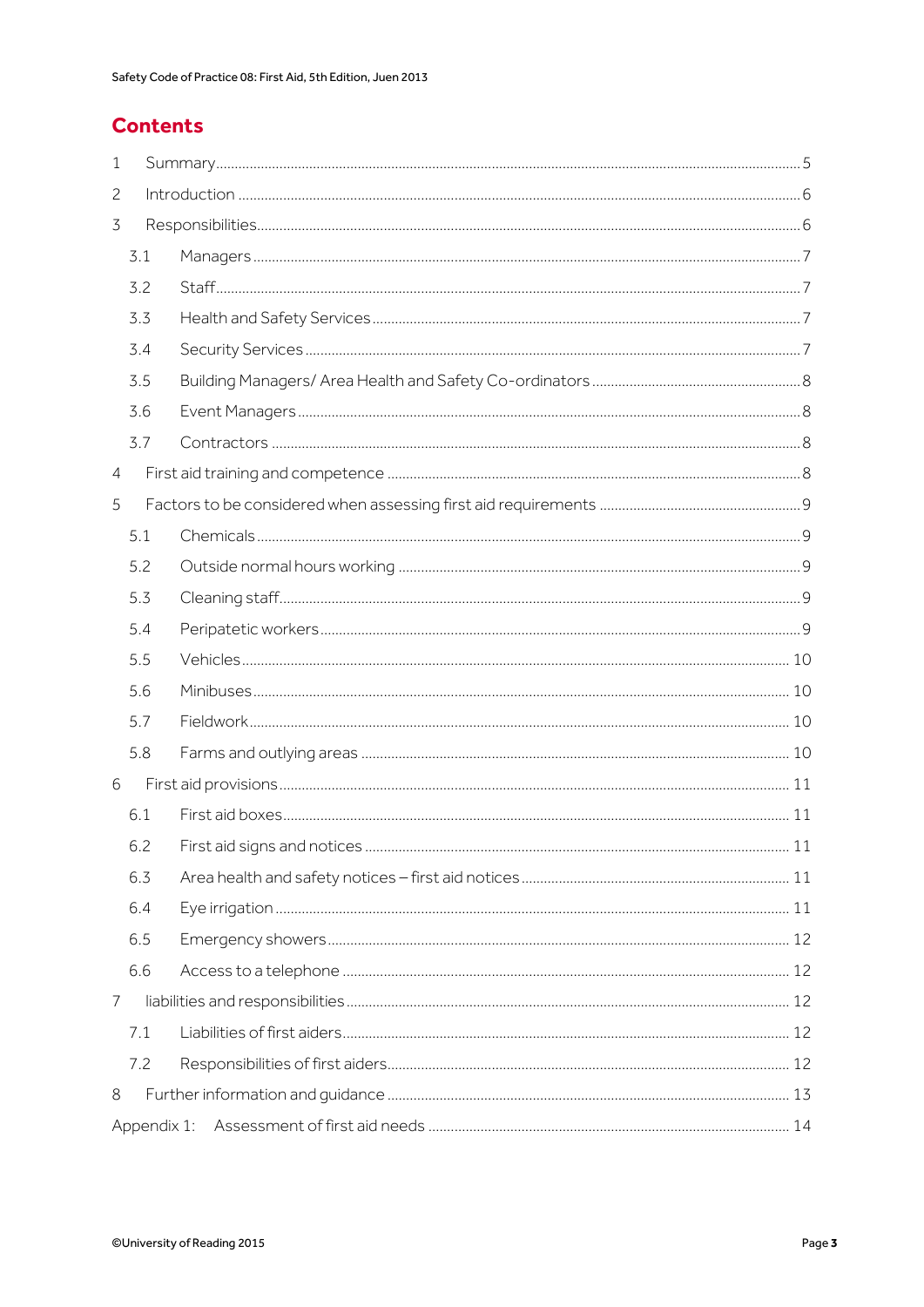#### Safety Code of Practice 08: First Aid, 5th Edition, Juen 2013

| 16 | Appendix 2: Suggested numbers of first aiders to be available when buildings/areas are occupied |  |
|----|-------------------------------------------------------------------------------------------------|--|
|    |                                                                                                 |  |
|    |                                                                                                 |  |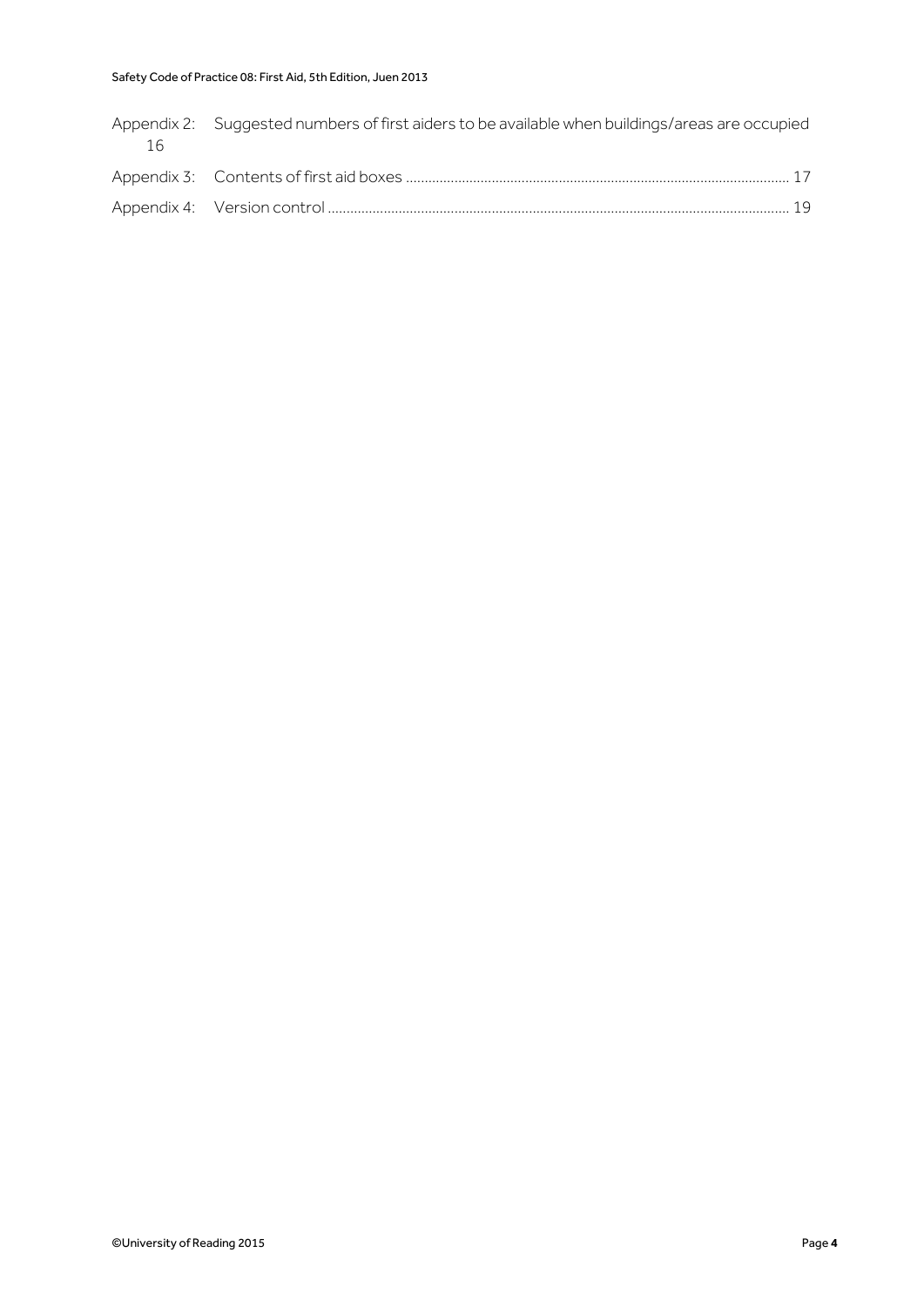## <span id="page-4-0"></span>**1 SUMMARY**

**The University has a legal obligation to ensure that it has adequate arrangements, facilities and trained personnel, for the provision of first aid. First Aid is defined as preserving life and minimising the consequences of injury and illness until help from a medical practitioner or nurse is obtained. It is also the treatment of minor injuries which do not need treatment by a medical practitioner or nurse. This Code sets out what** 

**Schools/Services/Departments/Units need to do to ensure that adequate first aid provision is made.** 

People at work can suffer injuries or fall ill. It doesn't matter whether the injury or illness is caused by the work they do. It is important that they receive immediate attention and that an ambulance is called in serious cases. First aid can save lives and prevent minor injuries becoming major ones. It does not include giving tablets or medicines to treat illness.

Due to the diverse nature of the University environment it is not possible to define a single level of first aid provision that is appropriate to every workplace. Each School/ Service/ Department/Unit must make an assessment of first aid needs appropriate to their circumstances.

Whilst there is no legal requirement to consider students as part of this assessment, the University has a moral obligation to consider them and it is University policy that first aid should be available for students.

#### Guidance:

It is recommended that first aid provision is co-ordinated across Schools/Services/Units within each building, rather than being organised on School/ Department lines. The term 'area' is therefore used in this document.

As a minimum there must be arrangements to:

- make an assessment of first aid needs for the area
- appoint an appropriate number of First Aiders (and/or Emergency First Aiders), based on the assessment of first aid needs
- provide first aid boxes
- provide other facilities as required by the first aid needs assessment e.g. emergency showers, first aid rooms
- make the first aid arrangements known to staff and students by adequate signage, information during induction procedures etc
- summon the emergency services if required
- provide training for first aiders
- provide adequate time for first aiders to carry out their duties.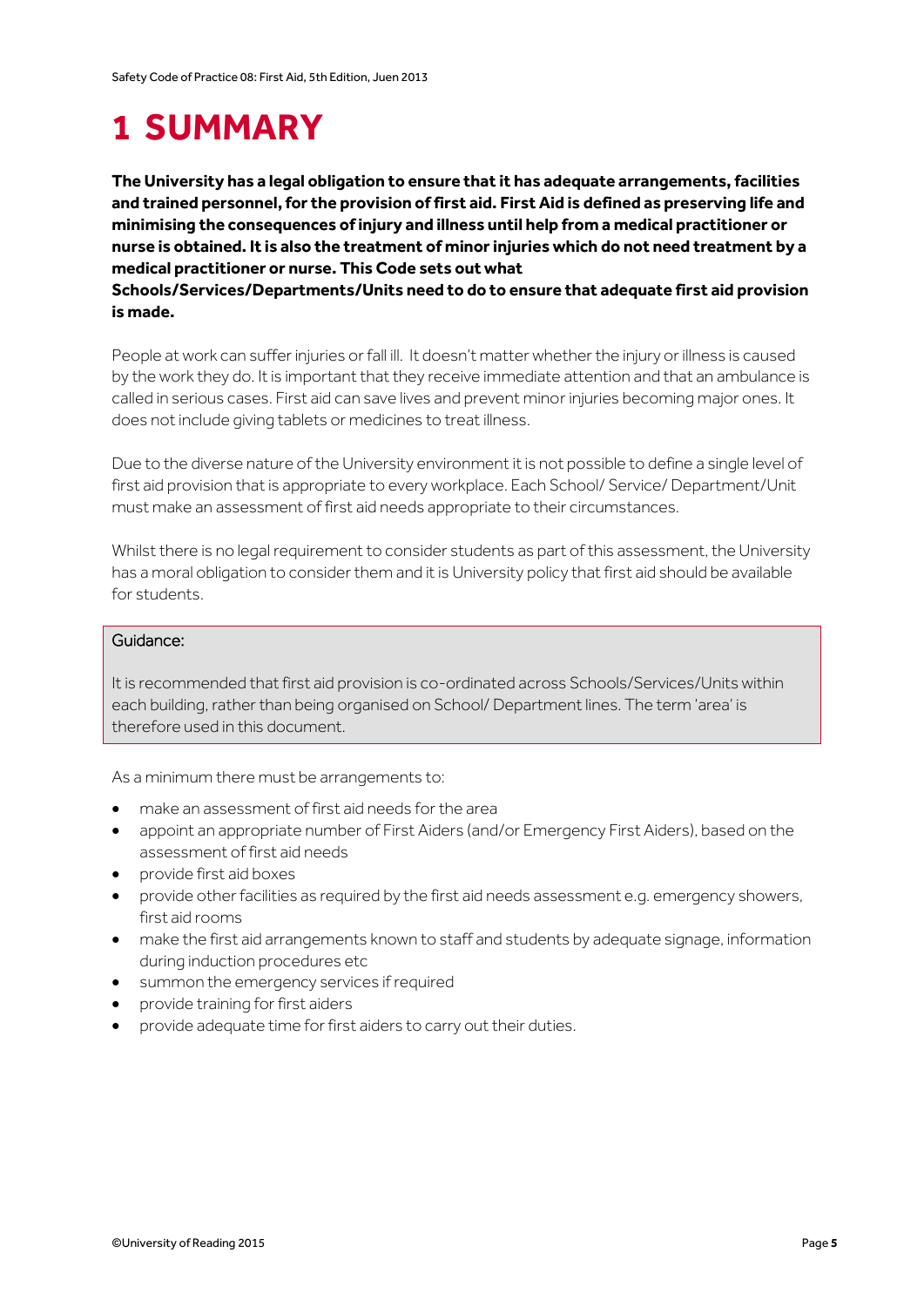## <span id="page-5-0"></span>**2 INTRODUCTION**

**This Safety Code of Practice provides guidance to the University on the requirements for first aid at work. It is based upon the Health and Safety (First Aid) at Work Regulations 1981 and the associated Approved Code of Practice (ACOP) and guidance (updated 2009) (all currently under revision).**

The definition of first aid provided in the regulations is:

"In cases where a person will need help from a medical practitioner or nurse, treatment for the purpose of preserving life and minimising the consequences of injury and illness until such help is obtained, and Treatment of minor injuries which would otherwise receive no treatment or which do not need treatment by a medical practitioner or nurse".

The objectives of providing first aid for a casualty are to:

- sustain life
- prevent deterioration; and
- promote recovery

The University must have adequate equipment, facilities and trained personnel to provide first aid. Due to the size and nature of the University campuses and the variety of work undertaken, different arrangements for different areas may be appropriate. Therefore, each School/ Service/ Unit/ Area must consider its particular risks and ensure that an adequate number of staff have been trained to provide appropriate first aid.

#### Guidance:

It is recommended that first aid arrangements are co-ordinated across Schools/ Services/ Departments/Units within each building, rather than being organised on School/Department lines.

The following is an explanation of the terms used in this document:

First Aider – A person who holds a certificate of competence in either first aid at work (FAW) or emergency first aid at work (EFAW).

First Aid Needs Assessment – Similar to a risk assessment, in that it takes into account factors such as any hazards present and previous first aid injuries and determines the number of first aiders required.

## <span id="page-5-1"></span>**3 RESPONSIBILITIES**

Responsibilities for first aid are as follows: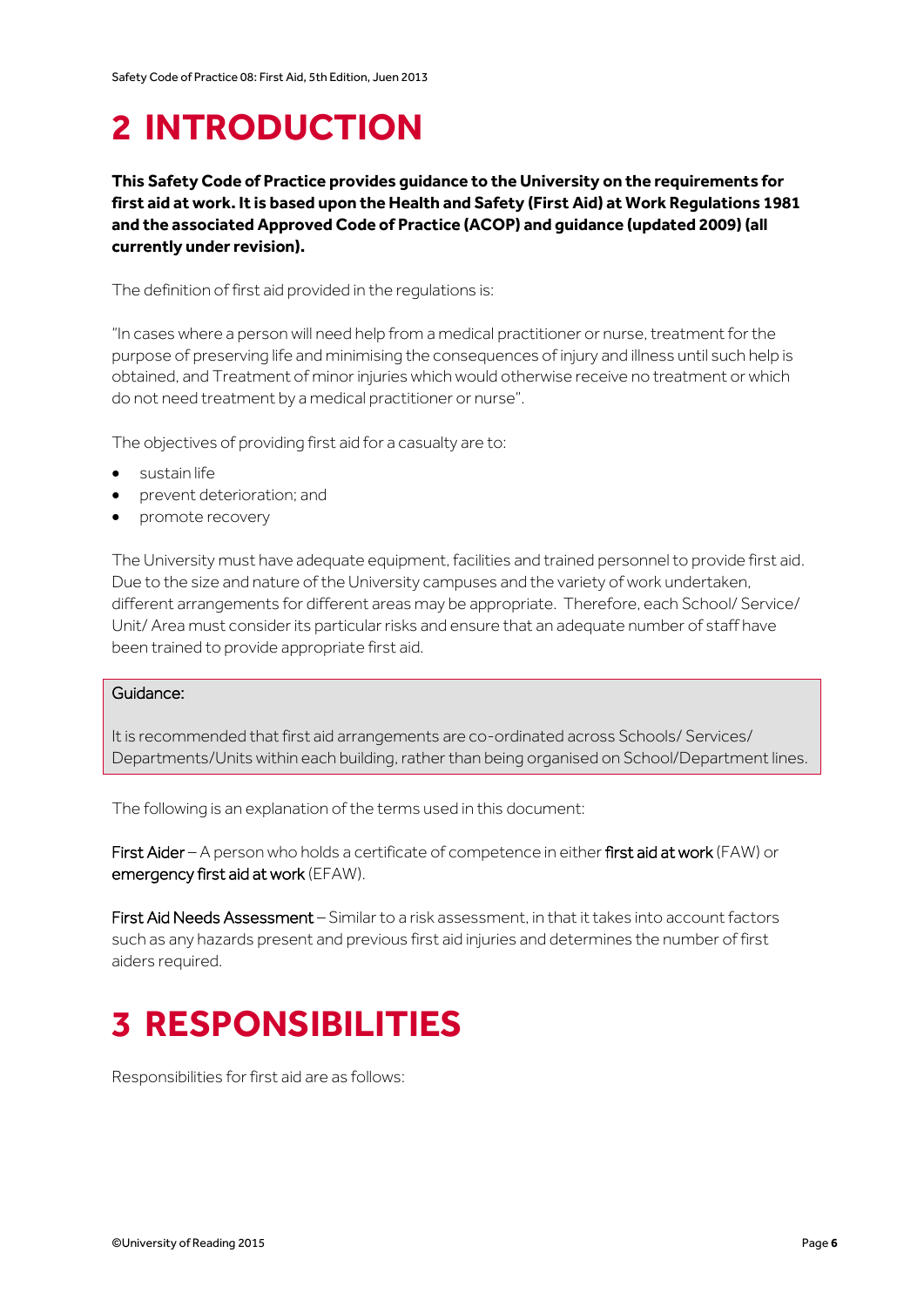### <span id="page-6-0"></span>**3.1 Managers**

Heads of Schools /Services and other managers must ensure that:

- a first aid needs assessment has been undertaken, either solely for your School/ Service/Department/Unit, or in conjunction with others who share your area/building
- the required numbers of first aiders identified in your assessment are trained and that no less than the minimum number are available to provide assistance, except in exceptional circumstances (which does not include annual leave)
- volunteers to become first aiders have the necessary personal attributes and the ability to leave their normal duties in an emergency to enable them to undertake this role
- the identity and contact details of first aiders are communicated to all staff within the area and posted in prominent positions around the building(s)
- time is allowed for those people carrying out duties to maintain their competence (e.g. by training) and carry out their duties
- All staff and students are informed of the first aid arrangements including how to contact a first aider, and the location of equipment and other facilities such as first aid boxes, eye wash stations and emergency showers.

### <span id="page-6-1"></span>**3.2 Staff**

All staff should make sure they know who the first aiders are for the area where they normally work or are based, and how they can be contacted. For staff who work in other buildings e.g. lecturers or peripatetic staff in Estates & Facilities (E&F), they should ensure that they know where to find the first aid poster, which will tell them how to contact a local first aider.

In the absence of a local first aider, all staff must know how to obtain assistance:

Ambulance: Dial 999 (from an internal phone, add the prefix 0 or 9 to obtain an external line)

University Security: Dial 0118 378 6300 (or x2000 if at Greenland campus) to ask for first aid assistance or notify them that an ambulance has been called.

<span id="page-6-2"></span>Local First Aider: Contact details for local first aiders are posted in all buildings.

### **3.3 Health and Safety Services**

Health and Safety Services will co-ordinate the provision of first aid training courses.

### <span id="page-6-3"></span>**3.4 Security Services**

Security Services train all their staff to a minimum of Emergency First Aid at Work, within a reasonable time period from starting employment with the University. Thus they are able to provide first aid cover out of hours on the main campus for "normal" operations, and back-up during normal working hours. However they have not received any additional training for special hazards. Therefore any work for which additional or specialist first aid training has been identified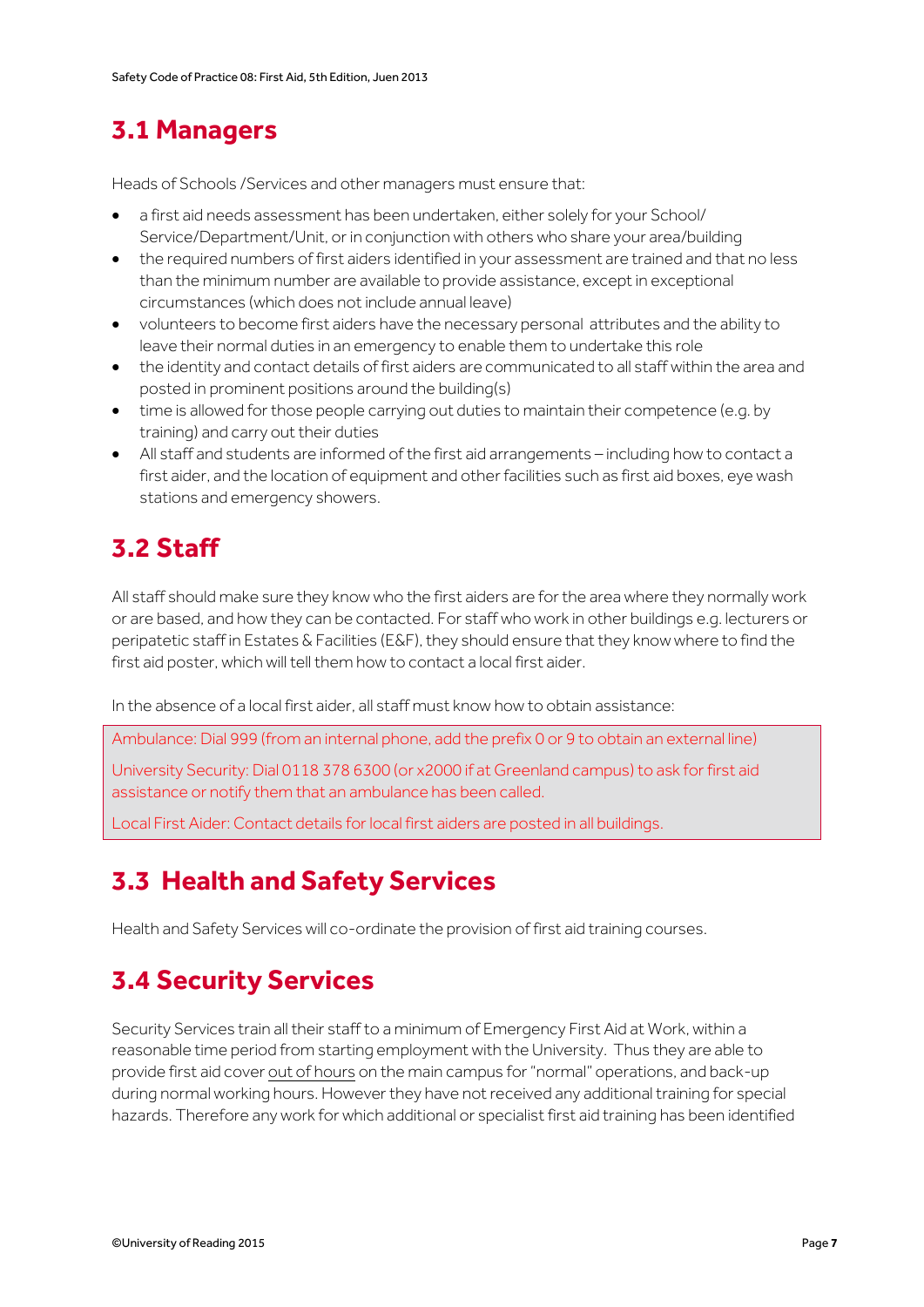as necessary should not be undertaken without an area first aider with the appropriate training being available to assist.

During normal working hours, and out of hours on sites where there is no permanent Security Services presence e.g. London Road, Bulmershe, Greenlands and other 'remote' sites, the primary responsibility for providing first aid assistance rests with areas.

#### <span id="page-7-0"></span>**3.5 Building Managers/ Area Health and Safety Coordinators**

Building Managers, in liaison with Area Health and Safety Co-ordinators, should regularly check the first aid provision within their areas to ensure that it meets the required standard e.g. the appropriate number of trained first aiders with current qualifications; first aid notices up-to-date; first aid rooms are in a suitable condition; first aid boxes adequately and correctly stocked; an emergency phone is available at all times when the building is occupied.

### <span id="page-7-1"></span>**3.6 Event Managers**

Event managers for events organised by Schools/ Services must make sure that they provide adequate first aid cover for the type of event they are holding and the numbers likely to attend.

Where external parties book or hire premises, those responsible for hiring out the University premises (primarily E&F Commercial Services) must ensure that responsibilities for the provision of first aid are clearly agreed and understood.

#### Guidance:

It is important that there is no misunderstanding between the University and external hirers about who is providing first aid cover, and that the hirer does not assume that the University will provide cover. Normal practice is for the hirer to make their own arrangements.

### <span id="page-7-2"></span>**3.7 Contractors**

 Contractors working on university campuses are required to make their own first aid arrangements.

### <span id="page-7-3"></span>**4 FIRST AID TRAINING AND COMPETENCE**

First aiders must receive training in accordance with current HSE guidance, as follows:

- The first aider at work course should provide the trainee with the competence to provide emergency first aid to someone who becomes injured or ill at work, as well as providing first aid for a range of specific injuries and illnesses.
- The emergency first aid at work course should provide the trainee with the competence to give emergency first aid to someone who becomes injured or unwell at work.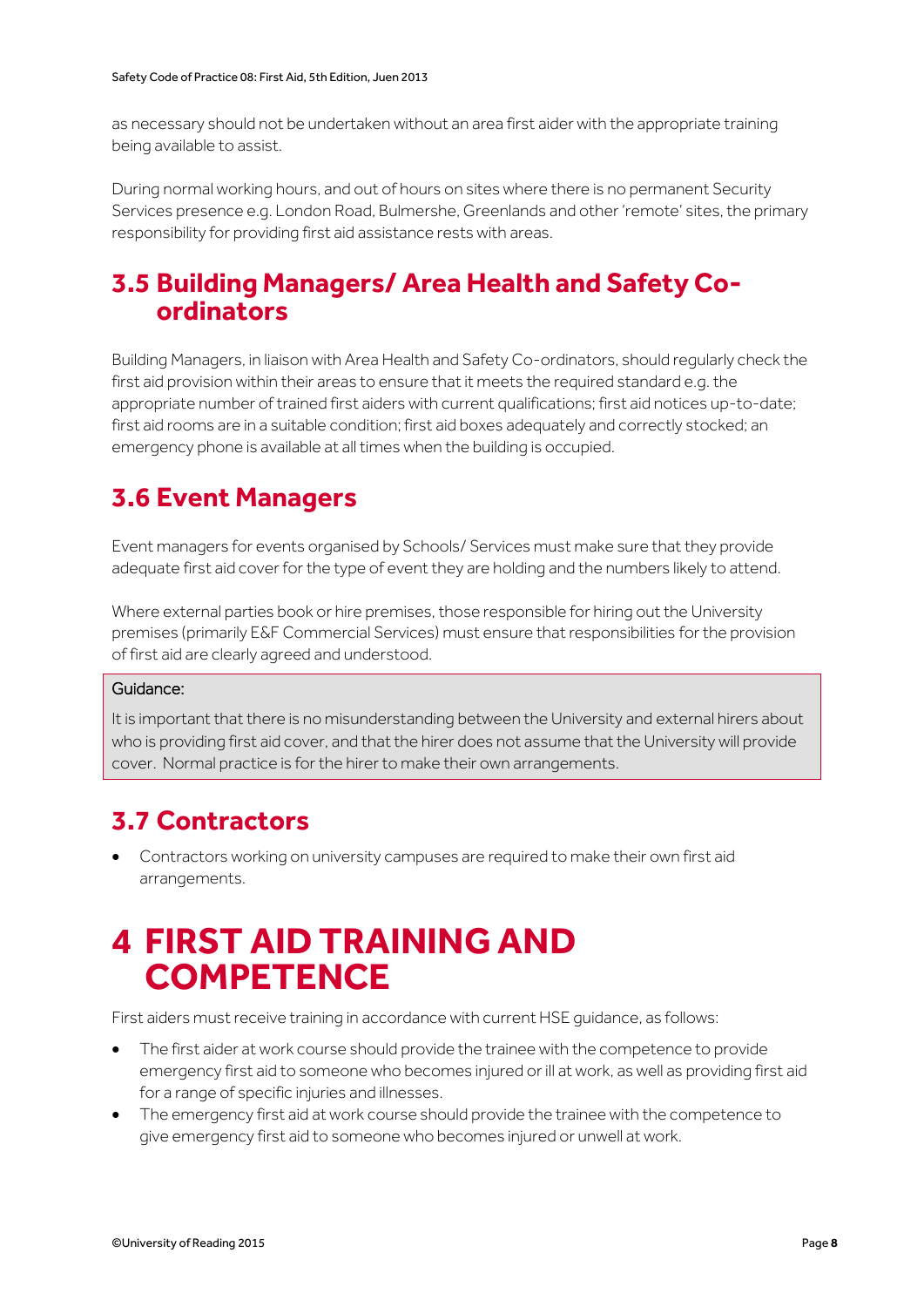Special additional training may be required to cover less common risks e.g. working with hydrofluoric acid, or risks arising from fieldwork.

#### Guidance:

First aid training is organised through Health & Safety Services, with whom bookings should be made, preferably by using Trent self-service. Courses are listed on the H&SS web pages. Attendance is free to staff.

## <span id="page-8-0"></span>**5 FACTORS TO BE CONSIDERED WHEN ASSESSING FIRST AID REQUIREMENTS**

To act as a guide for those completing a first aid needs assessment, Appendix 1 contains a table of the factors that must be considered when deciding what first aid provision you need to make (although this is not exhaustive). Appendix 2 contains a flow chart to help you establish the number of first aiders required in your area.

### <span id="page-8-1"></span>**5.1 Chemicals**

Work in laboratories and other areas that involve working with toxic substances, such as cyanide or phenol, or corrosive substances such as hydrofluoric acid, require appropriate medicaments to be readily available. First aiders must be trained to administer special medicaments and must be available to treat any injuries. Therefore, work with such substances must not be undertaken if either the medicament or appropriately trained first aider is not readily available.

### <span id="page-8-2"></span>**5.2 Outside normal hours working**

The safety procedures to be followed when working outside normal hours periods are detailed in Safety Guide 7. When staff or students are working outside normal hours, area managements must try to ensure that at least one person present is a first aider/emergency first aider. As a minimum anyone working outside normal working hours must know how to summon help in an emergency. Security Services are available as emergency cover outside normal working hours (see section 2.4).

Where work involves anything for which additional first aid training is required, this work must not be undertaken unless there is a first aider within the vicinity who has received this training.

### <span id="page-8-3"></span>**5.3 Cleaning staff**

Cleaning staff frequently work in campus buildings during the early mornings and evenings. Cleaning supervisors must instruct cleaning staff on the location(s) of the health and safety notices giving details of the nearest first aid facilities and telephone(s) in the areas in which they work, and instructions on how to contact the University Security Control. Staff should be advised to store the University Security telephone number in their mobile telephone, if they have one.

### <span id="page-8-4"></span>**5.4 Peripatetic workers**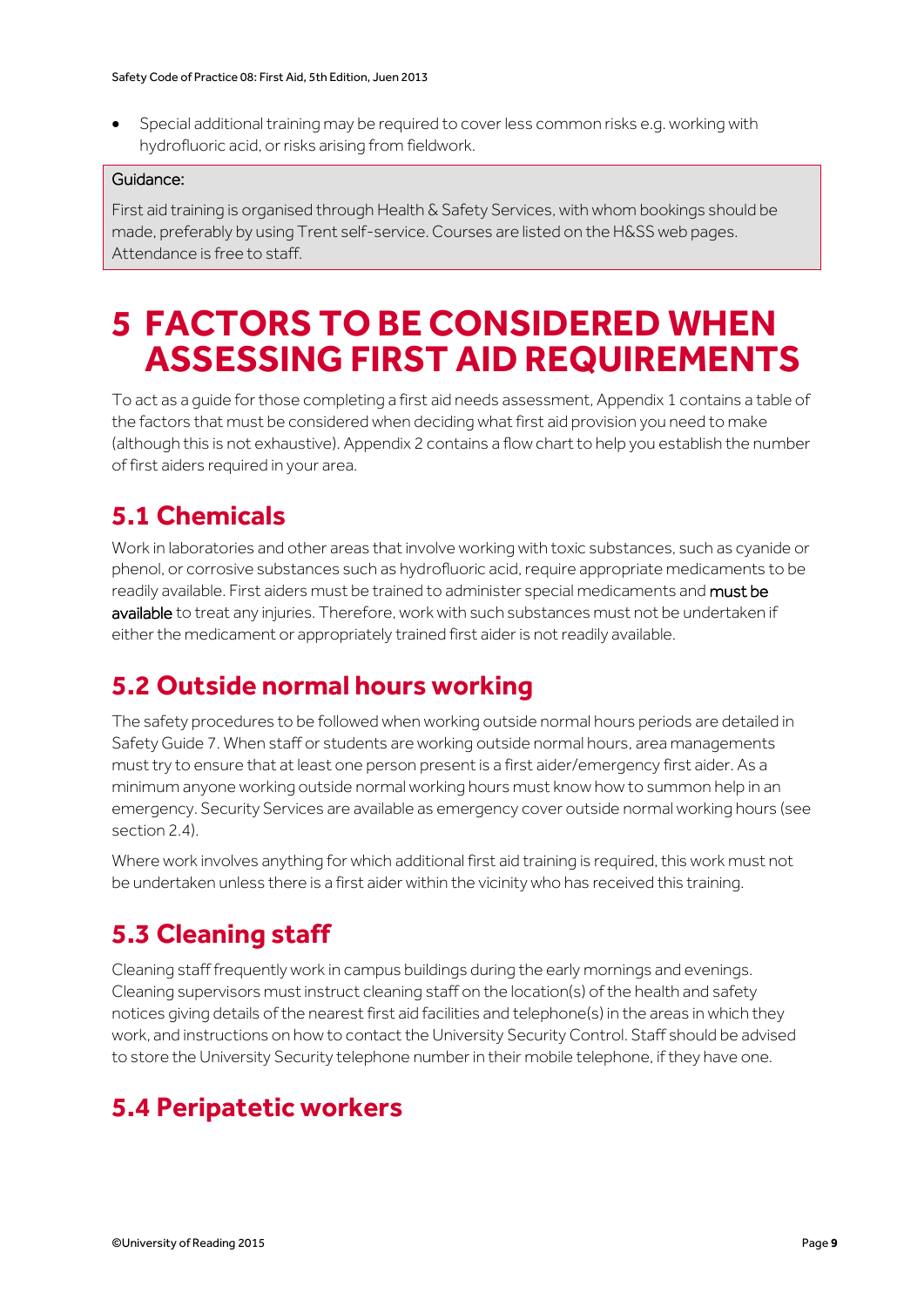Peripatetic workers employed by the University, i.e. employees whose duties require that they work out of doors or in varied locations throughout the University, e.g. gardeners, security patrolmen, maintenance staff, academic staff on fieldwork, etc, must have access to first aid kits, either in the building where they work, or in University vehicles close to to the work. Staff must have ready access to information e.g. via a departmental health and safety noticeboard which will tell them:

- what the first aid provisions are in their base area; and
- how to obtain information about the first aid provisions in the area(s) they visit during the course of their duties (e.g. from the standard first aid notice on the Area Health and Safety Notice-boards of the area(s) concerned.)

### <span id="page-9-0"></span>**5.5 Vehicles**

All University vehicles - including tractors - must have a travelling first aid kit (Appendix 3) so that peripatetic workers using the vehicle as a work base have access to a first aid kit. If first aid kits are fitted in an inconspicuous position, or kept in a glove compartment, a first aid kit sign must be used to identify it. Area Health and Safety Co-ordinators/supervisors must ensure that travelling first aid kits are fitted to new vehicles when they are received.

### <span id="page-9-1"></span>**5.6 Minibuses**

Minibuses that are designed to carry passengers are subject to separate Regulations that stipulate the contents of the minibus first aid Kit (Appendix 3). Drivers must ensure that the required first aid boxes are present and stocked according to the contents list given in Appendix 3 before any journey.

### <span id="page-9-2"></span>**5.7 Fieldwork**

The first aid provisions to be made for fieldwork and field classes vary depending on the number of persons involved, the length of the trip, distance from qualified medical treatment, and hazards associated with the work or location. Consequently the first aid measures to be taken on specialised/potentially hazardous field classes should be discussed with Health & Safety Service or the University's first aid training provider well in advance of the trip so that the necessary first aid measures can be designed and implemented. Fieldwork procedures are described in Safety Guide 32.

#### Guidance:

An one-day Fieldworkers First aid Course can be organised on demand, provided there are sufficient numbers of attendees. Contact Health & Safety Services for advice.

### <span id="page-9-3"></span>**5.8 Farms and outlying areas**

In some areas where University employees and students work, additional first aid provision is required due to the remoteness of the site, the number of employees at risk, and the high risk factors associated with the work carried out. These areas include:

- Animal Production and Research Unit (APRU)
- Centre for Dairy Research (CEDAR)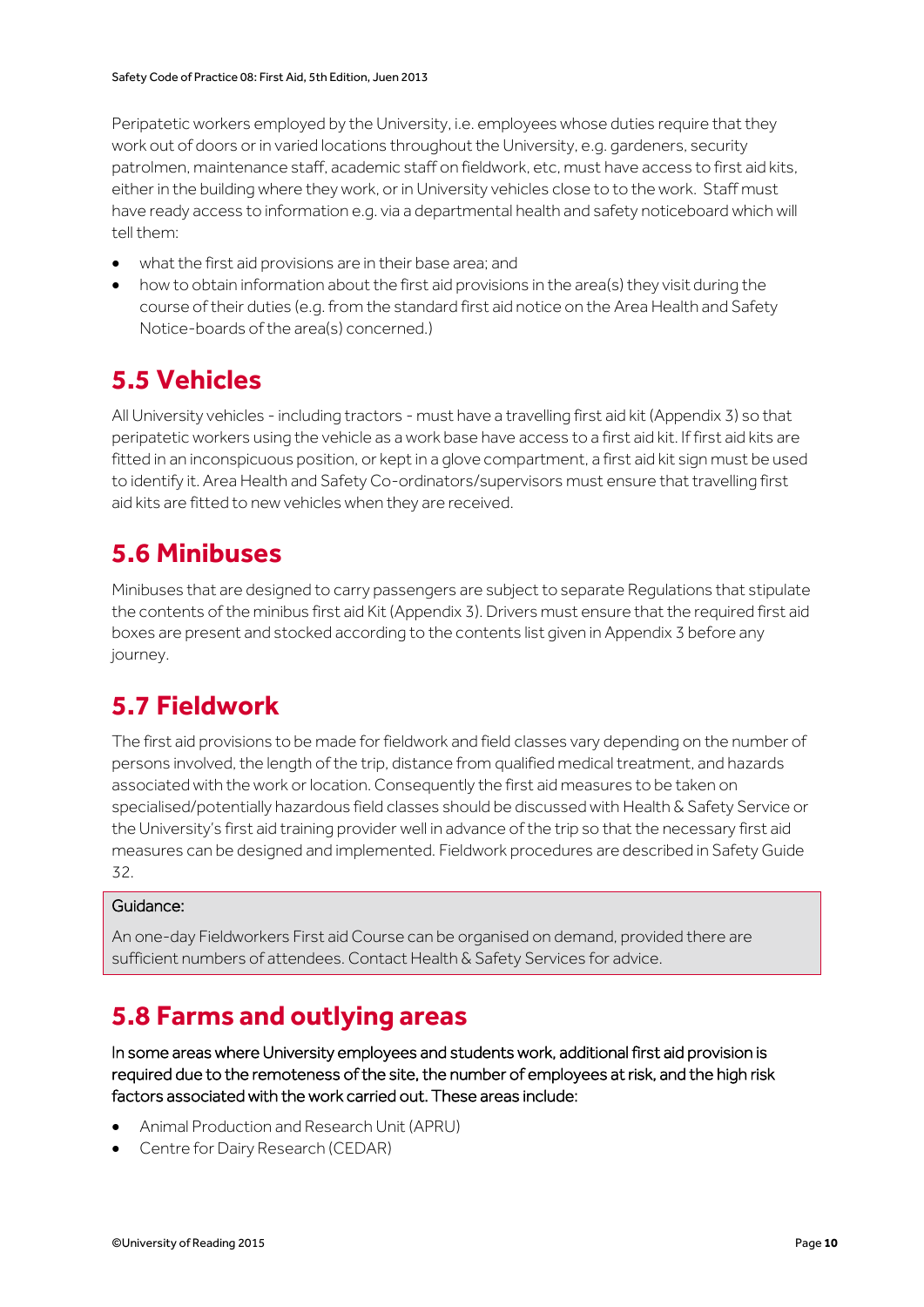- Crop Protection Research Unit
- Oldhouse Farm Shinfield
- Plant Environment Laboratory (PEL) Shinfield
- Shinfield Field Unit
- Sonning Farm

The need to provide additional protection for casualties whilst awaiting an ambulance (blankets, weatherproof coverings, etc), stretchers, etc, must be considered. As many as possible of farm staff and research workers on the farms and related areas should attend the one day emergency first aid at work course, in addition to an adequate number of fully qualified first aiders.

## <span id="page-10-0"></span>**6 FIRST AID PROVISIONS**

<span id="page-10-1"></span>In addition to providing trained personnel, areas must make the following first aid provisions.

### **6.1 First aid boxes**

First aid boxes should be provided so that every person has rapid access to a first aid box should an injury occur. First boxes should be kept stocked and a person should be nominated to regularly check the box to ensure that it is fully stocked. Appendix 3 contains a guide to the contents of a first aid kit.

### <span id="page-10-2"></span>**6.2 First aid signs and notices**

Throughout the University the signs and notices used to indicate first aid facilities must comply with "The Health and Safety (Safety Signs and Symbols) Regulations 1996" and the associated British Standard.

#### Guidance:

First aid signage can be purchased from University approved suppliers.

### <span id="page-10-3"></span>**6.3 Area health and safety notices – first aid notices**

All areas must provide first aid notices which detail:

- the names, locations and telephone extension numbers of area first aiders
- the location(s) of first aid boxes
- the locations of telephones
- instructions for summoning an ambulance to the area.

These details must be given using the approved University notice (available from Health and Safety Services).

### <span id="page-10-4"></span>**6.4 Eye irrigation**

In areas where contamination of the eye could occur, such as laboratories, workshops, etc, a clean supply of cold tap water should be readily available for eye irrigation. Where tap water is not available, sterile normal saline (0.9%) in disposable containers, each holding at least 500ml should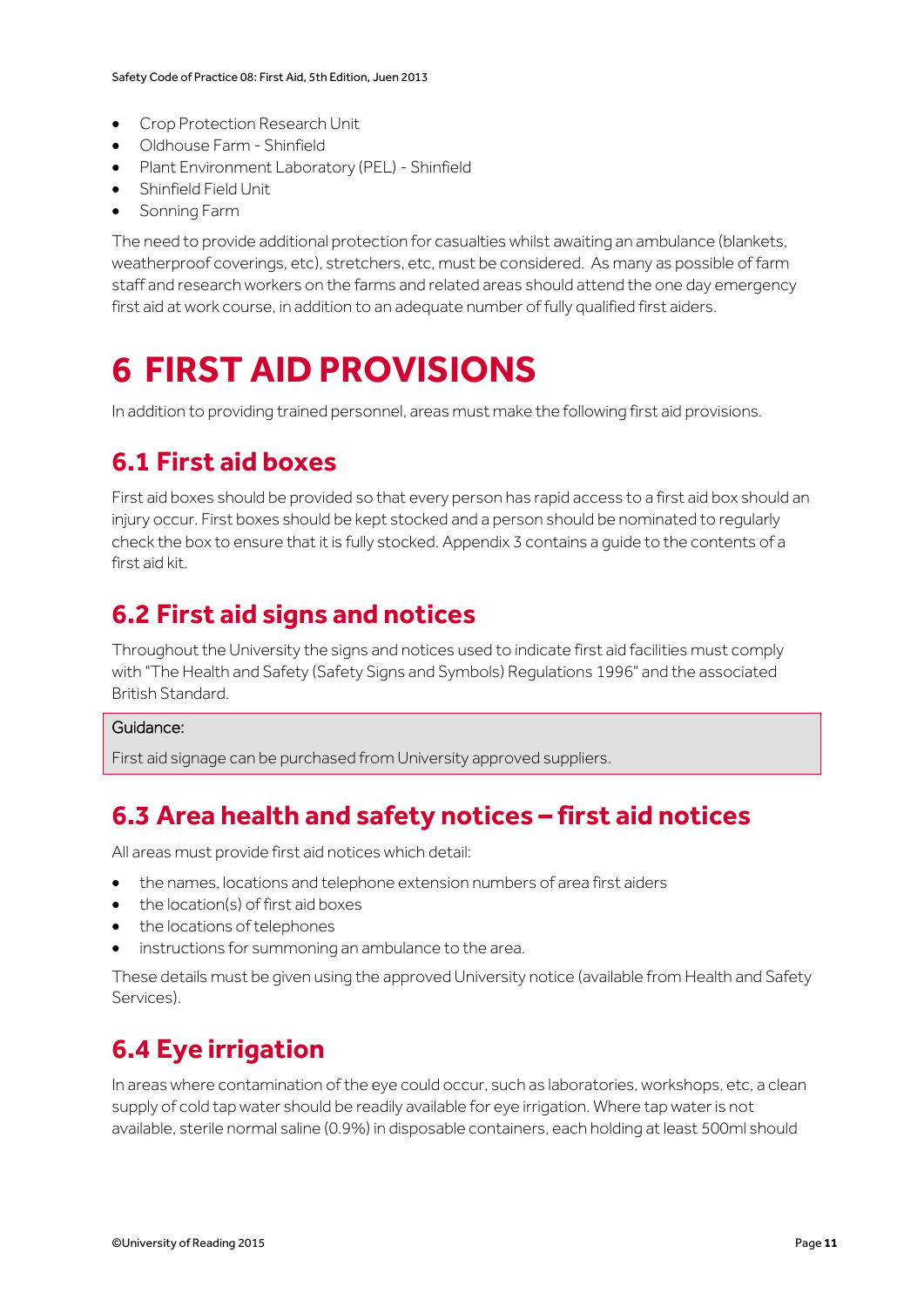be provided and identified using an appropriate sign on the container. All such sterile eye wash supplies must be replaced after use or when the 'use by' date is reached.

#### Guidance:

500ml and 1,000ml disposable containers of normal saline are available from the approved suppliers.

<span id="page-11-0"></span>The use of eye wash bottles that are filled with tap water is forbidden.

### **6.5 Emergency showers**

In areas where gross contamination of persons with chemicals could occur, emergency showers must be provided, and must be appropriately signed. A person(s) must be made responsible for checking the operation of the shower(s) each month.

#### Guidance:

In some areas, hand-held shower head roses, connected to the cold water supply have been provided. If they cannot be flushed through on a weekly basis, they must be removed, because they are a potential source of legionella bacteria. For the purpose of legionella control emergency showers must be flushed through for 5 minutes once every three months, and the shower head de-scaled. Building Managers should check that such showers are listed in E&F's records - E&F are responsible for flushing such outlets. Further information is provided in the University Legionella policy, available on the Health and Safety Services web site.

### <span id="page-11-1"></span>**6.6 Access to a telephone**

A telephone(s) should be readily available to contact the ambulance service either directly by dialling "9-999" or via the University Security Control (extension 6300 or 0118 378 6300).

## <span id="page-11-2"></span>**7 LIABILITIES AND RESPONSIBILITIES**

<span id="page-11-3"></span>The following sections are intended to clarify the liabilities and responsibilities of first aiders.

#### **7.1 Liabilities of first aiders**

Persons who are trained first aiders are regarded as acting in the course of their employment whilst administering first aid and are therefore covered for civil claims by the terms of the Universities Employers' Liability Compulsory Insurance Policy.

#### <span id="page-11-4"></span>**7.2 Responsibilities of first aiders**

The responsibility of a first aider in the management of casualty(ies) is to:

- assess the situation
- assess the condition of each casualty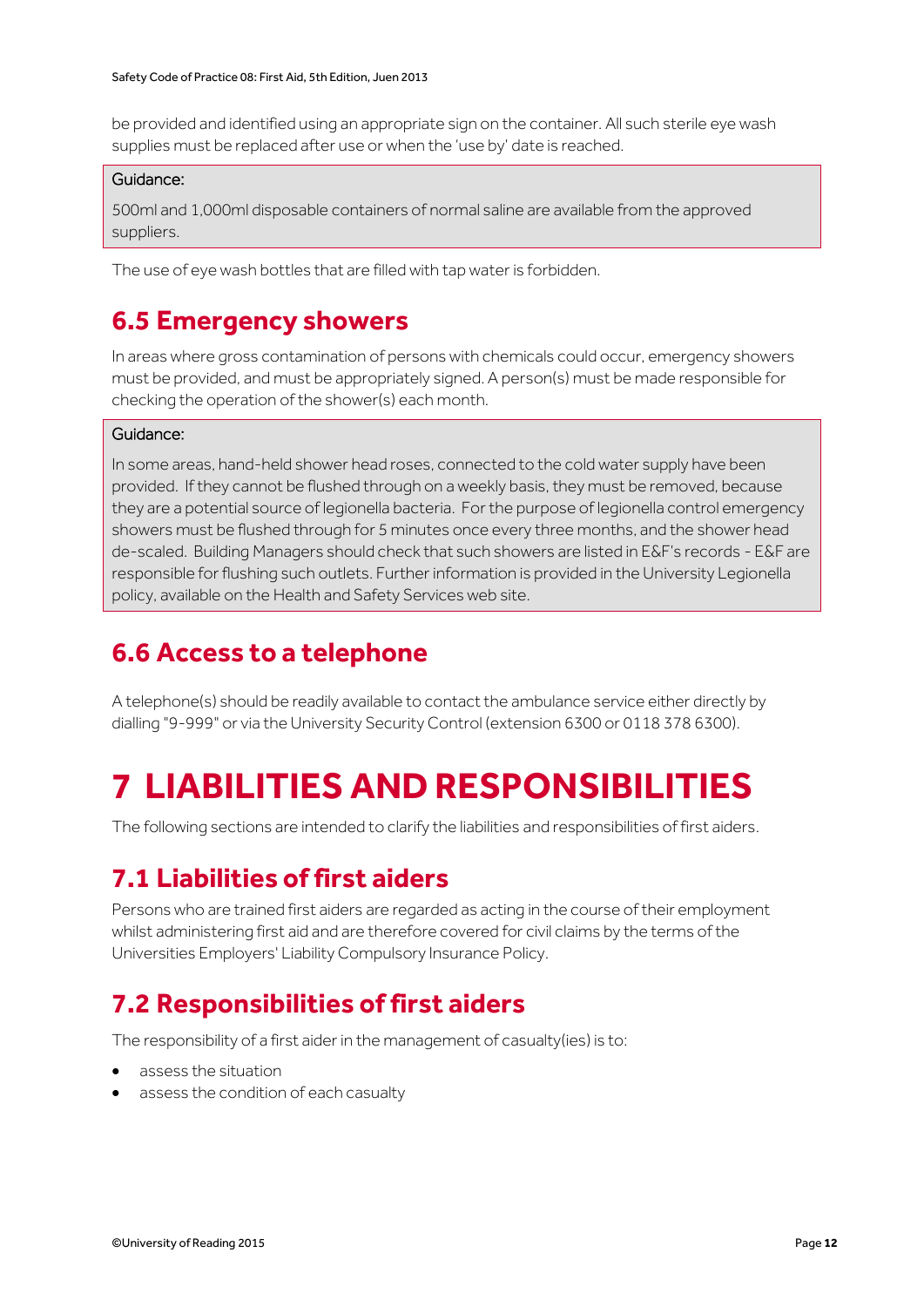- give immediate and adequate treatment, bearing in mind that a casualty may have more than one injury, some casualties may require more urgent attention than others, and some may only need reassurance
- arrange, without delay, for the transfer of a casualty according to the seriousness of his/her condition to a place where medical treatment can be provided
- record information about incidents to which they are summoned (using the University on-line incident reporting form or equivalent paper form, to be sent to Health & Safety Services as soon as practicable after the incident).

The level of treatment provided will be limited by the extent of the first aider's training and experience e.g. a first aider who has the first aid at work qualification may be expected to be capable of dealing with a wider range of injuries/illness than an emergency first aider.

First aiders must also take care to ensure that they do not also become a casualty themselves due to, for example, other traffic at the scene of a road accident, being overcome by toxic substances whilst dealing with a laboratory incident, etc.

### <span id="page-12-0"></span>**8 FURTHER INFORMATION AND GUIDANCE**

Further information and guidance is available from the following sources:

- University of Reading Safety Guide 10 (Signage)
- Health and Safety Executive Website (www.hse.gov.uk)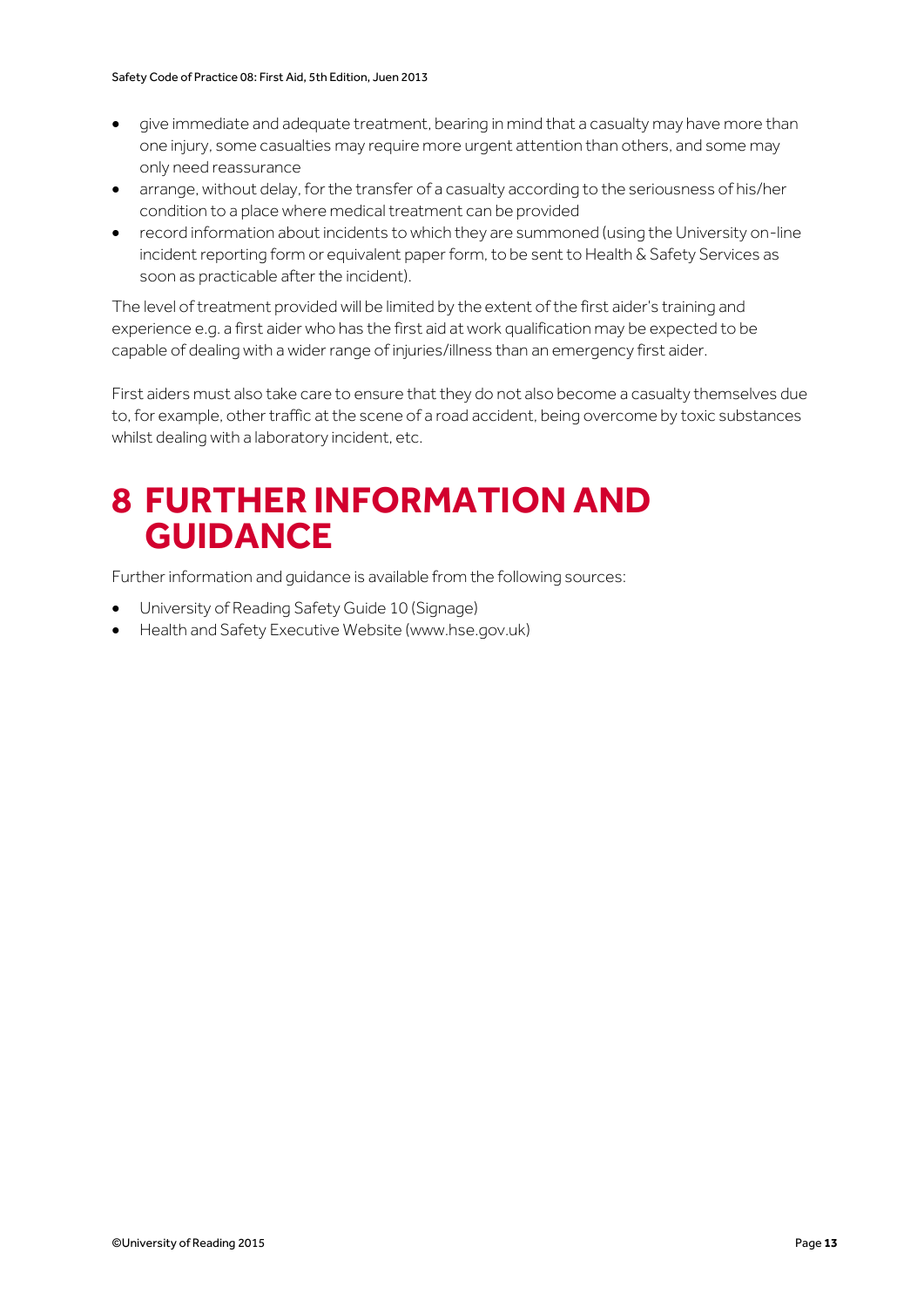## <span id="page-13-0"></span>**Appendix 1: Assessment of first aid needs**

| Aspect to Consider                                                                                                           | Impact on First Aid provision                                                                                                                                                                                                                             |  |
|------------------------------------------------------------------------------------------------------------------------------|-----------------------------------------------------------------------------------------------------------------------------------------------------------------------------------------------------------------------------------------------------------|--|
| What are the risks of injury and ill-health identified in<br>your risk assessments?                                          | If there are significant risks you will need to appoint first<br>aiders.                                                                                                                                                                                  |  |
| Are there any specific risks e.g.                                                                                            | You will need to consider:                                                                                                                                                                                                                                |  |
| Hazardous substances<br>Dangerous tools<br>Dangerous machinery<br>Dangerous loads<br>Animals                                 | appointing staff with the First Aid at Work<br>$\bullet$<br>certificate<br>specific training for first aiders<br>$\bullet$<br>extra first aid equipment<br>precise position of first aid equipment.                                                       |  |
| Are there parts of your area where a different level of<br>risk is present e.g. in a research laboratory or office<br>areas? | You need to make sure there are different and<br>appropriate levels of coverage in each area (i.e.<br>numbers of first aiders and level of certification).                                                                                                |  |
| What is the record of accidents and causes of ill-<br>health? What type are they and where did they<br>happen?               | You may need to:<br>locate your provision in certain areas<br>$\bullet$<br>review the contents of your first aid box.                                                                                                                                     |  |
| How many people are employed in your area?                                                                                   | You may need to appoint a first aider (see flow<br>diagram).                                                                                                                                                                                              |  |
| Are there inexperienced employees or employees with<br>disabilities or health problems?                                      | You will need to consider:<br>special equipment<br>local siting of equipment.                                                                                                                                                                             |  |
| Is your area spread out e.g. over several buildings or<br>floors?                                                            | You will need to consider provision in each building or<br>on several floors.                                                                                                                                                                             |  |
| Is there shift work or out of hours working?                                                                                 | There needs to be first aid provision at all times when<br>people are working. Security Services provide an out-<br>of-hours service, but are not trained to provide<br>specialist first aid or expected to provide cover for e.g.<br>planned shift work. |  |
| Is your workplace remote from emergency medical<br>services?                                                                 | Depending on the nature of the work, you may need to<br>inform local medical services of your location.                                                                                                                                                   |  |
|                                                                                                                              | Consider special arrangements with the emergency<br>services.                                                                                                                                                                                             |  |
| Do you have employees who travel a lot or work alone?                                                                        | You will need to consider:<br>issuing personal first aid kits<br>$\bullet$<br>training staff in their use<br>٠<br>issuing mobile phones or radios to staff.                                                                                               |  |

<sup>1</sup> Adapted from Adapted from HSE Publication – First Aid at Work – Your questions answered.

.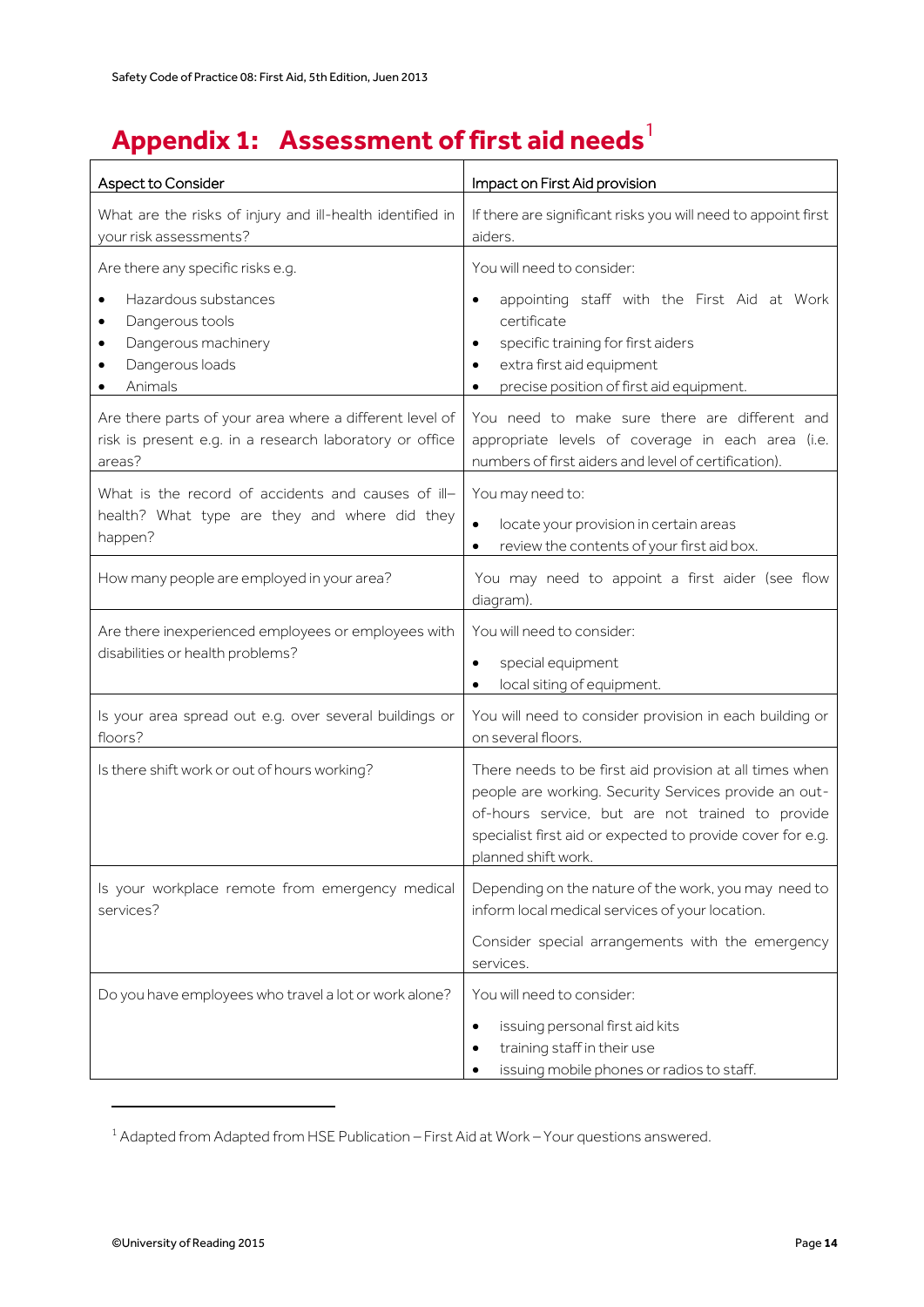$\mathsf{r}$ 

| Do any of your employees work at sites occupied by<br>other employers? | You will need to make arrangements with the other site<br>occupiers.                                                                                                                            |
|------------------------------------------------------------------------|-------------------------------------------------------------------------------------------------------------------------------------------------------------------------------------------------|
| Do you have any work experience students or<br>trainees?               | Your first aid provision must cover them.                                                                                                                                                       |
| Do members of the public/ students visit your<br>premises?             | The public includes students. There is no requirement<br>to provide first aid cover for non-employees, however<br>as University policy they should be considered as part<br>of your assessment. |

 $\overline{\mathbf{r}}$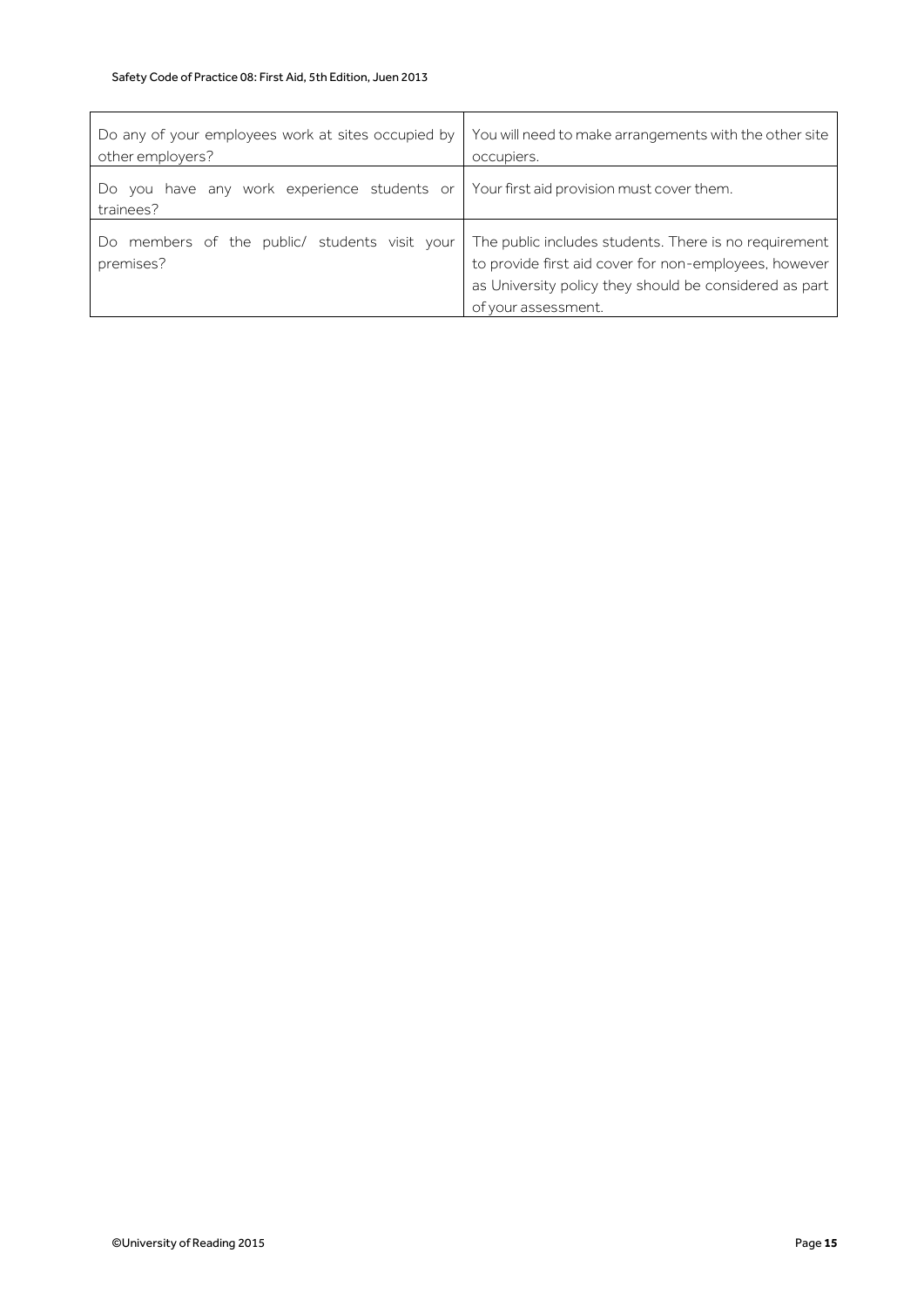#### <span id="page-15-0"></span>**Appendix 2: Suggested numbers of first aiders to be available when buildings/areas are occupied**



The numbers identified above do not make provision for annual leave, absence of first aiders from the workplace etc. Therefore additional staff should be trained and appointed so that there is adequate cover. The numbers of first aiders required may be fewer outside term time. Your assessment should take this into account.

Science and engineering buildings are likely to have a range of higher risk activities and will need a mix of FAW and EFAW personnel. If they do not work in the immediate vicinity, first aiders must still be readily contactable and able to respond quickly in an emergency.

Conference or event organisers are responsible for providing first aiders for their event, they must not assume that the normal building first aiders will be available.

In low risk workplaces, if it is difficult to 'recruit' sufficient numbers of first aiders with the First Aid at Work certificate, this should be compensated for by increasing the numbers of emergency first aiders.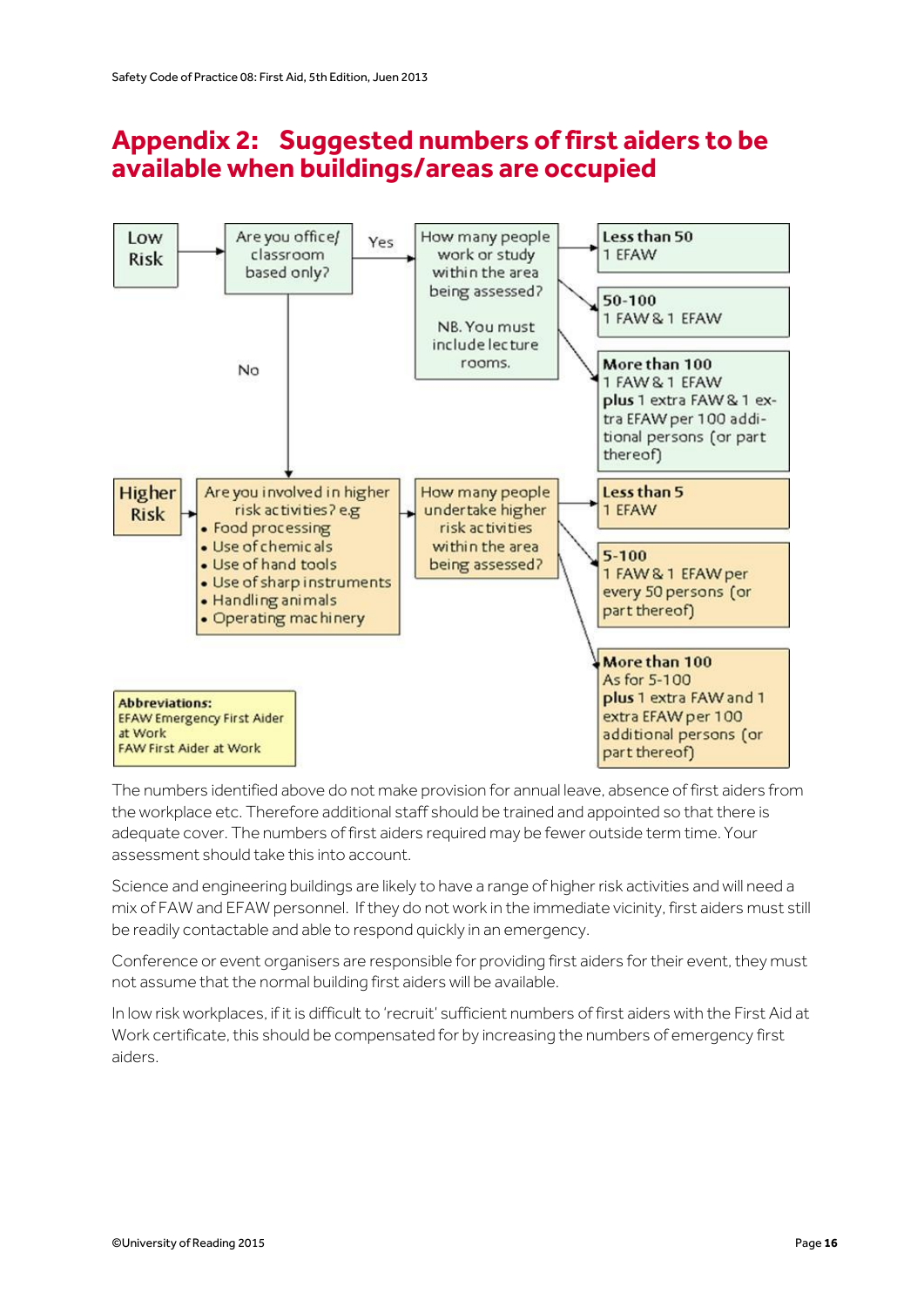### <span id="page-16-0"></span>**Appendix 3: Contents of first aid boxes**

As a guide the first aid box should contain the items listed below. However there may be instances when additional items are required due to the risks which are involved in the work activity.

#### Note: No tablets or medicines, including creams, should be kept in first aid kits.

| <b>Main first aid boxes</b>                                                          |        |
|--------------------------------------------------------------------------------------|--------|
| Item                                                                                 | Number |
| Contents list                                                                        |        |
| Guidance card                                                                        |        |
| Individually wrapped assorted sterile adhesive dressings                             | 20     |
| Sterile eye pads                                                                     | 2      |
| Triangular bandages (preferably sterile)                                             | 4      |
| Safety pins                                                                          | 6      |
| Medium sterile individually wrapped unmedicated dressings - approx $12 \times 12$ cm | 6      |
| Large sterile individually wrapped, unmedicated dressings - approx 18 x 18 cm        | 2      |
| Disposable gloves                                                                    | 1 pair |
|                                                                                      |        |

#### **Travelling first aid kits**

| Item                                                                          | Number |
|-------------------------------------------------------------------------------|--------|
| Contents list                                                                 |        |
| Guidance card                                                                 |        |
| Individually wrapped assorted sterile adhesive dressings                      | 6      |
| Large sterile individually wrapped, unmedicated dressings - approx 18 x 18 cm |        |
| Triangular bandage (1 sterile)                                                | 2      |
| Individually wrapped moist wipes                                              | 2      |
| Safety pins                                                                   | 2      |
| Disposable gloves                                                             | 1 pair |

#### **Minibus first aid kits**

Legal minimum contents - the vehicle must not be used unless all components are present (see Section 4.6).

| Item                                                                               | Number |
|------------------------------------------------------------------------------------|--------|
| Contents list                                                                      |        |
| Guidance card                                                                      |        |
| Antiseptic wipes - foil packed                                                     | 10     |
| Conforming bandage                                                                 |        |
| Triangular bandages (at least 1 sterile)                                           | 2      |
| Individually wrapped assorted sterile adhesive dressings                           | 24     |
| Large sterile individually wrapped, unmedicated dressings (not less than 15-20 cm) | 3      |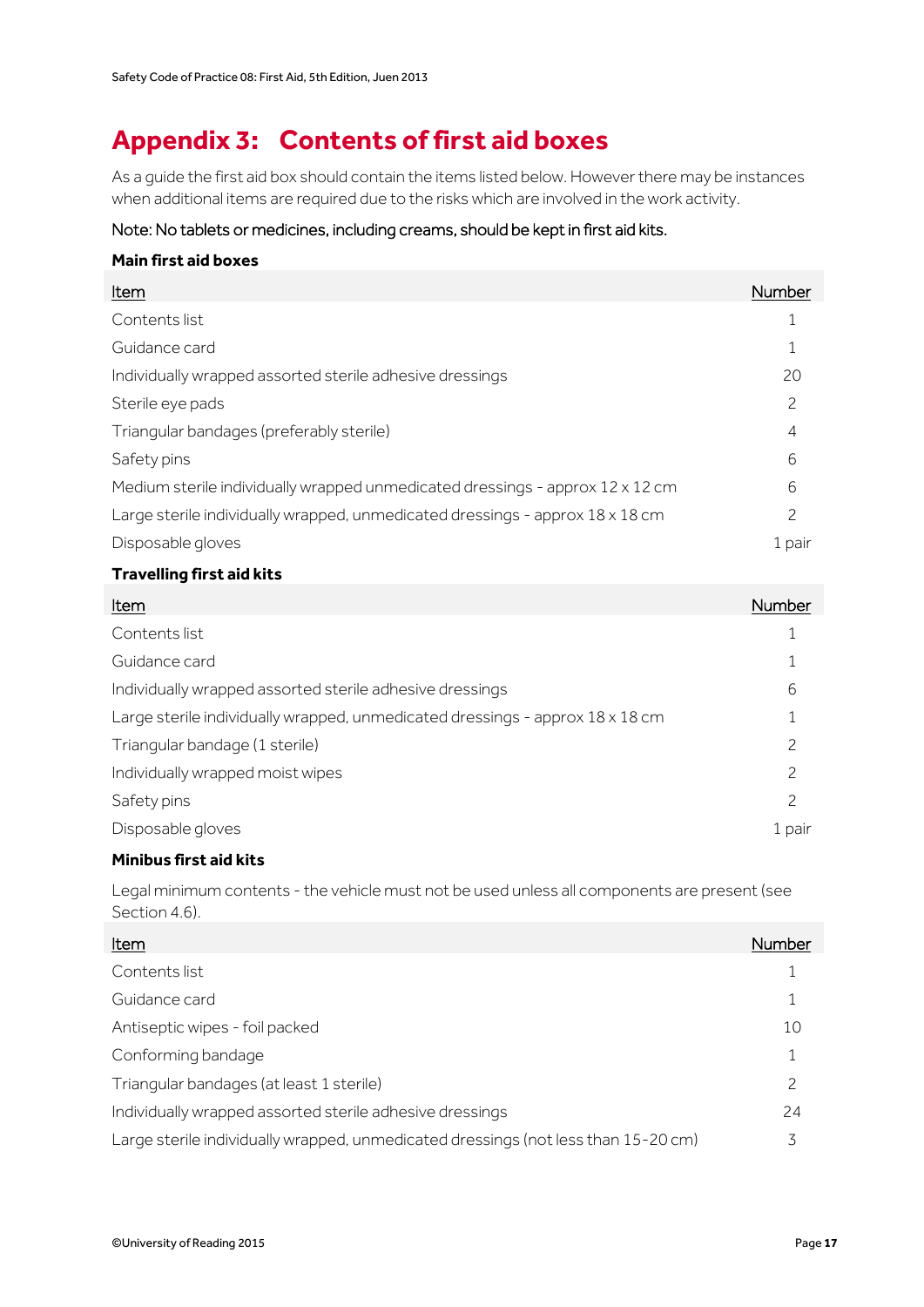| Sterile eye pads (eq No 16)   |        |
|-------------------------------|--------|
| Safety pins (assorted)        |        |
| Rustless blunt ended scissors | 1 pair |
| Disposable gloves             | 1 pair |

#### **Additional items**

After assessment, according to the specific needs of the department or area, additional items can be added. These may be kept in the first aid box if there is room, or in another suitably marked container. For example:

- individually wrapped moist wipes may be justified where water is not available;
- blue plasters in food handling areas;
- waterproof plasters for biological and chemical laboratory workers, gardeners, agricultural workers etc;
- resuscitation face shields for use by trained personnel, ie first aider;
- sterile water for eye irrigation;
- blankets for outlying areas, e.g. farms;
- waterproof gloves in areas where agricultural spraying is carried out.

It should be noted that special medicaments may require cool storage and/or deteriorate with time and should therefore be regularly checked and replaced when necessary by the first aider who is responsible for the supply. Area Health and Safety Co-ordinators and first aiders who consider that specialised treatment techniques, medicaments and facilities may be necessary for some areas of work/study should consult the University Occupational Health Service for further advice. In these circumstances, such as working with cyanide, work must not be allowed to begin until the medicaments are immediately to hand and the persons who are carrying out the work are trained in their administration.

#### **Field trips**

Information about special field trip requirements is available via Health & Safety Services from the University first aid training provider – in the first instance contact H&SS.